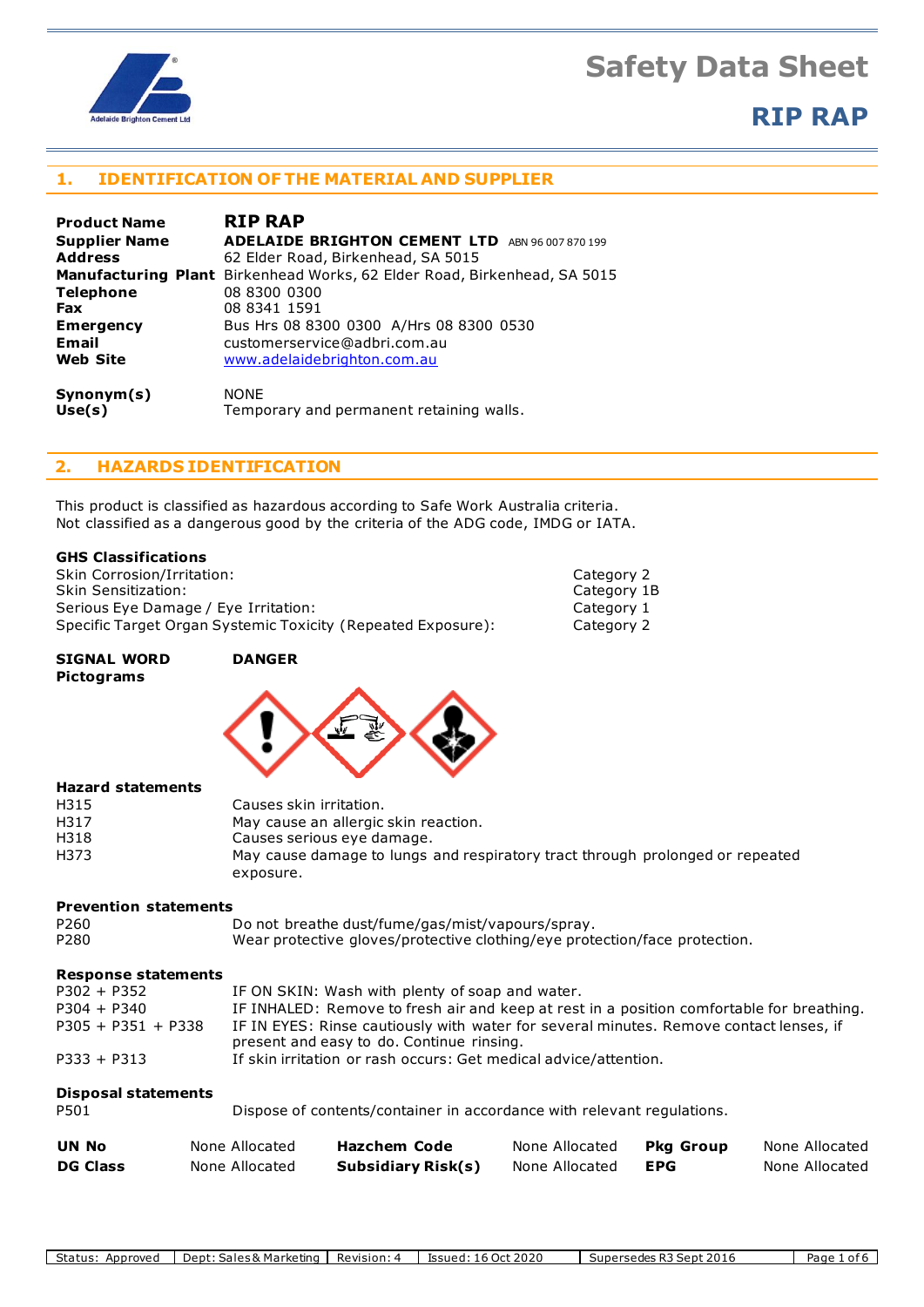

### **3. COMPOSITION/INFORMATION ON INGREDIENTS**

A small proportion of the fine dust associated with this product will contain 'Respirable Crystalline Quartz' (RCQ). While the product is wet and being applied as per the directions on the package the amount of airborne RCQ will be minimal but it is still recommended that proper PPE is worn. Once dry any residues, grinding or strong abrasive forces may reintroduce RCQ into the air so caution should be taken.

| Ingredient                  | Formula          | Conc.    | CAS No.    |
|-----------------------------|------------------|----------|------------|
| PORTLAND CEMENT             | Not Available    | 15 - 20% | 65997-15-1 |
| GYPSUM                      | CaSO4 2H2O       | $1 - 3%$ | 10101-41-4 |
| CRYSTALLINE SILICA (QUARTZ) | SiO <sub>2</sub> | 75 - 85% | 14808-60-7 |
| CHROMIUM (VI) HEXAVALENT    | $Cr^{6+}$        | Trace    | 18540-29-9 |

\*Aggregates used may be siliceous and/or dolomitic stone.

### **4. FIRST AID MEASURES**

| Eye                                                           | Flush thoroughly with flowing water for at least 15 minutes and seek medical attention if<br>symptoms persist. If wet cement is splashed into the eyes flush thoroughly with flowing<br>water for 15 minutes and seek urgent medical attention.                                                                                                                                                                                                                                                                          |  |  |
|---------------------------------------------------------------|--------------------------------------------------------------------------------------------------------------------------------------------------------------------------------------------------------------------------------------------------------------------------------------------------------------------------------------------------------------------------------------------------------------------------------------------------------------------------------------------------------------------------|--|--|
| <b>Inhalation</b>                                             | Remove from dusty area to fresh air. If symptoms persist, seek medical attention.                                                                                                                                                                                                                                                                                                                                                                                                                                        |  |  |
| <b>Skin</b>                                                   | Remove heavily contaminated clothing immediately. Wash off skin thoroughly with water.<br>A shower may be required. Seek medical attention for persistant irritation or burning of<br>the skin                                                                                                                                                                                                                                                                                                                           |  |  |
| <b>Ingestion</b>                                              | Rinse mouth and lips with water. Do not induce vomiting. Give water to drink to dilute<br>stomach contents. If symptoms persist, seek medical attention.                                                                                                                                                                                                                                                                                                                                                                 |  |  |
| <b>Advice to Doctor</b>                                       | Treat symptomatically.                                                                                                                                                                                                                                                                                                                                                                                                                                                                                                   |  |  |
| <b>First Aid Facilities</b>                                   | Eye wash station.                                                                                                                                                                                                                                                                                                                                                                                                                                                                                                        |  |  |
| <b>Additional Information - Aggravated Medical Conditions</b> |                                                                                                                                                                                                                                                                                                                                                                                                                                                                                                                          |  |  |
| <b>Inhalation</b>                                             | Over exposure resulting from prolonged and repeated inhalation of dust containing<br>crystalline silica can cause bronchitis, silicosis (scarring of the lung.) It may also increase<br>the risk of scleroderma (a disease affecting the connective tissue of the skin, joints, blood<br>vessels and internal organs) and lung cancer. Epidemiological studies have shown that<br>smoking increases the risk of bronchitis, silicosis (scaring of the lung) and lung cancer in<br>persons exposed to crystalline silica. |  |  |
| <b>Skin</b>                                                   | Prolonged and repeated skin contact with cement in wet concrete, mortars and slurries<br>may result in irritant dermatitis or alkaline burns.                                                                                                                                                                                                                                                                                                                                                                            |  |  |

**Eye I**rritating to the eye. If wet cement is splashed into the eye alkaline burns can cause permanent damage.

### **5. FIRE FIGHTING**

| <b>Flammability</b>       | Non flammable. Does not support combustion of other materials.        |
|---------------------------|-----------------------------------------------------------------------|
| <b>Fire and Explosion</b> | No fire or explosion hazard exists.                                   |
| Extinguishing             | Non flammable; use suitable extinguishing agent for surrounding fire. |
| Hazchem Code              | None.                                                                 |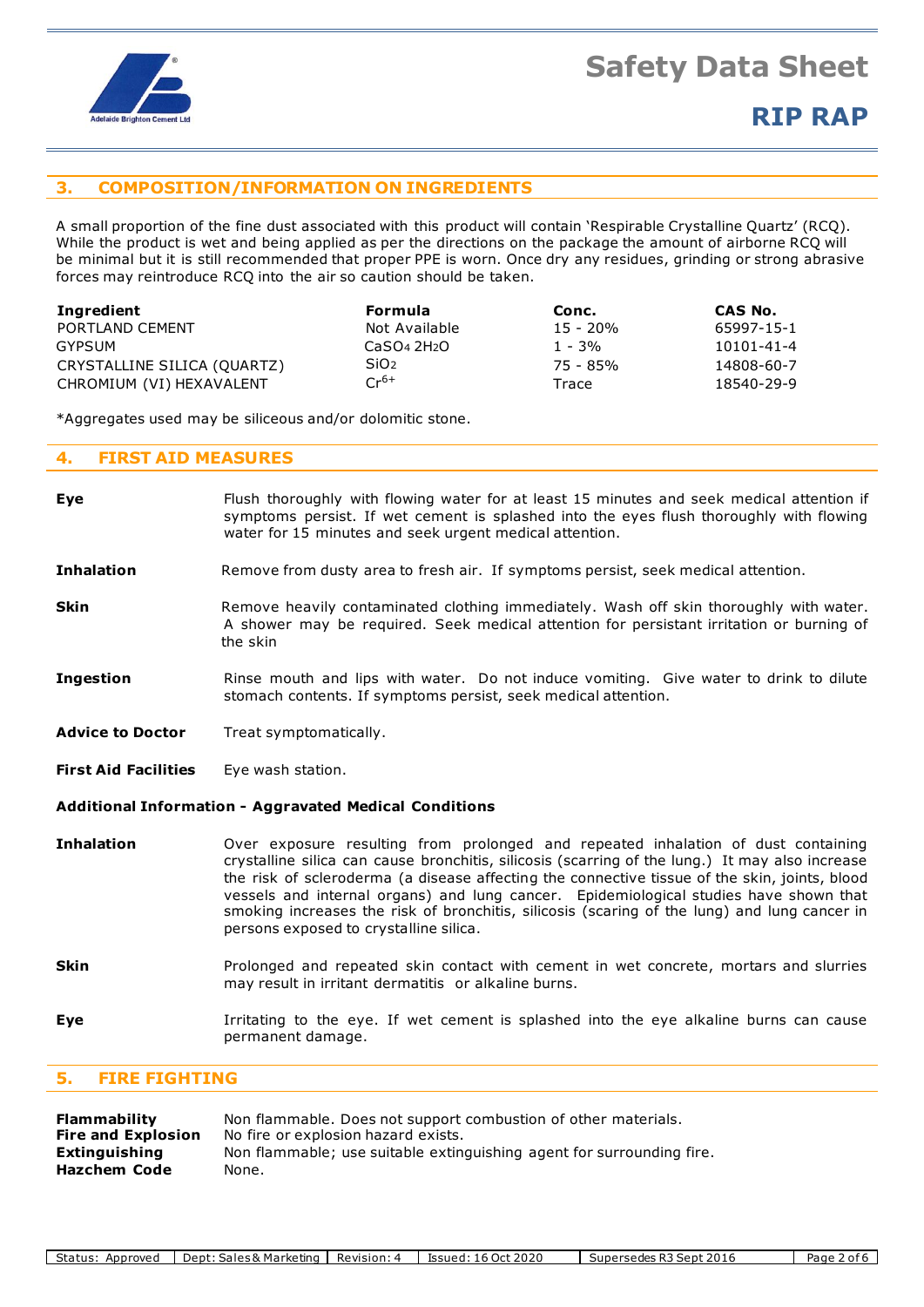

## **RIP RAP**

### **6. ACCIDENTAL RELEASE MEASURES**

- **Spillage** If spilt (bulk), contact emergency services if appropriate. Wear dust-proof goggles, PVC/rubber gloves, a Class P2 respirator (where an inhalation risk exists), coveralls and rubber boots. Clear area of all unprotected personnel. Prevent spill entering drains or waterways. Collect and place in sealable containers for disposal or reuse. Avoid generating dust.
- **Emergency** Follow safety requirements for personal protection under Section 8 Exposure **Procedures Controls/Personal Protection.**

### **7. HANDLING AND STORAGE**

**Storage** Store off the floor in the original bags in a cool, dry, well ventilated area, removed from excessive moisture and heat. Ensure packages are adequately labelled, protected from physical damage and sealed when not in use.

**Handling** Rip Rap is supplied in 20kg bags. Recognised local safe lifting methods should be used.

Before use carefully read the product label. Use of safe work practices are recommended to avoid eye or skin contact and inhalation. Observe good personal hygiene, including washing hands before eating. Prohibit eating, drinking and smoking in contaminated areas.

## **Property/** Refer to Section 13.

**Environmental**

### **8. EXPOSURE CONTROLS/PERSONAL PROTECTION**

| <b>Ventilation</b>                  | Do not inhale dust/powder. Use with adequate ventilation. Where a dust inhalation<br>hazard exists, mechanical extraction ventilation is recommended. Maintain dust levels<br>below the recommended exposure standard.                                                                                                                                                                                                |
|-------------------------------------|-----------------------------------------------------------------------------------------------------------------------------------------------------------------------------------------------------------------------------------------------------------------------------------------------------------------------------------------------------------------------------------------------------------------------|
| <b>Exposure</b><br><b>Standards</b> | CHROMIUM (VI) HEXAVALENT (18540-29-9)<br>ES-TWA: 0.05 mg/m <sup>3</sup> (Chromium VI compounds)<br>GYPSUM (10101-41-4)<br>ES-TWA: 10 $mg/m3$ (Respirable Dust)<br>PORTLAND CEMENT (65997-15-1)<br>ES-TWA: 10 mg/m <sup>3</sup> (Respirable Dust)<br>SILICA, CRYSTALLINE - QUARTZ (14808-60-7)<br>ES-TWA: $0.05$ mg/m <sup>3</sup> (Respirable Dust). Under Model WHS Law adopted in most<br>Australian jurisdictions. |
| <b>PPE</b>                          | Wear dust-proof goggles and rubber or PVC gloves. Where an inhalation risk exists, wear<br>a Class P2 respirator. If there is potential for prolonged and/or excessive skin contact,<br>wear coveralls. At high dust levels, wear a Class P3 respirator or a Powered Air Purifying                                                                                                                                    |



Respirator (PAPR) with Class P3 filter.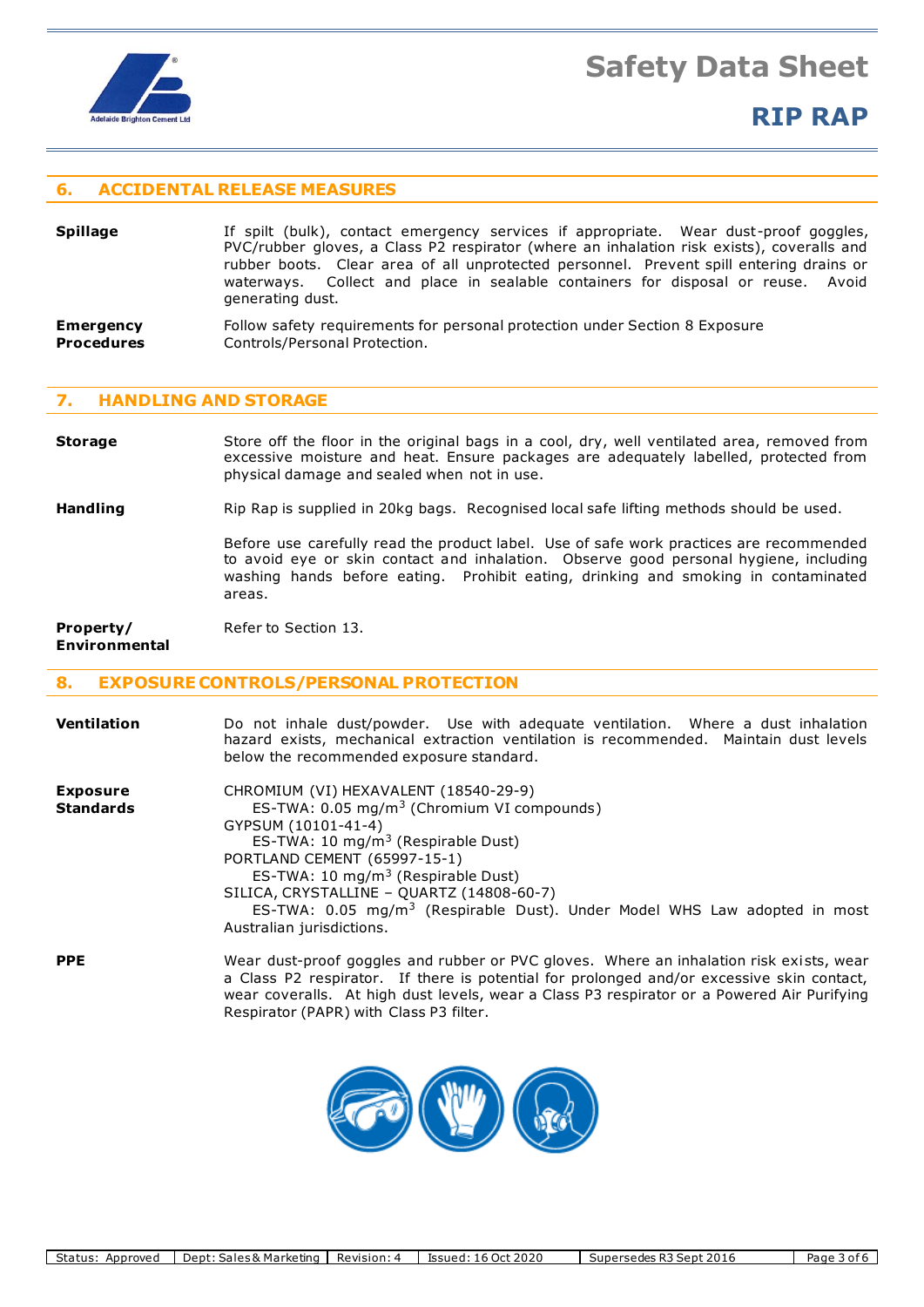

## **RIP RAP**

### **9. PHYSICAL AND CHEMICAL PROPERTIES**

| Odour                   |  |
|-------------------------|--|
| рH                      |  |
| <b>Vapour Pressure</b>  |  |
| <b>Vapour Density</b>   |  |
| <b>Boiling Point</b>    |  |
| <b>Melting Point</b>    |  |
| <b>Evaporation Rate</b> |  |
| <b>Rulk Density</b>     |  |

**Appearance** A grey cementitious mixture containing fine and coarse aggregate with particles up to 10 mm in size.<br>Odourless **Approximately 12 Value 19 Not Available Plammability Flammability** Non Flammable Not Available Not Available Not Relevant **Vapour Density** Mot Available **Flash Point Flash Point** Not Relevant **Boot Available Communist Communist Communist Point Available Point Communist Point Available Point Available Point Available Point Available Point Available Point Available Point Available Point Available Point Available Mot Available <b>Lower Explosion Limit** Mot Relevant<br> **Autoignition Temperature** Not Available **Bulk Density** Dry 1500 to 1700 kg/m<sup>3</sup> Compacted (cast) 2250 - 2400 kg/m<sup>3</sup> **Particle Size** Up to nominal 10 mm

**Specific Gravity Constructs** Average Approx 2.3<br>**% Volatiles Constructs Not Available Autoignition Temperature** 

**Solubility (water)** Slight, hardens on mixing with water

### **10. STABILITY AND REACTIVITY**

| <b>Chemical Stability</b>                        | <b>Chemically Stable</b>                                                                                                                                                        |
|--------------------------------------------------|---------------------------------------------------------------------------------------------------------------------------------------------------------------------------------|
| <b>Conditions to Avoid</b> Keep free of moisture |                                                                                                                                                                                 |
| <b>Incompatible</b><br><b>Materials</b>          | Incompatible with oxidising agents (eg hypochlorites), ethanol, acids (eg hydrofluoric acid)<br>and interhalogens (eg chlorine trifluoride). Water contact may increase product |
| <b>Decomposition</b><br><b>Products</b>          | Unlikely to evolve toxic gases when heated to decomposition.                                                                                                                    |

#### **Hazardous Reactions** None

### **11. TOXICOLOGICAL INFORMATION**

| No known toxicity data available for this product.<br><b>Acute Toxicity</b> |  |
|-----------------------------------------------------------------------------|--|
|-----------------------------------------------------------------------------|--|

**Eye I**rritant upon contact with dust. Over exposure may result in pain, redness, corneal burns and ulceration with possible permanent damage.

**Inhalation** Irritating to the respiratory system, causing coughing and sneezing. Over exposure may result in severe mucous membrane irritation and bronchitis. Hexavalent chromium is reported to cause respiratory sensitisation, however due to the trace amount present, a hazard is not anticipated under normal conditions of use. Crystalline silica can cause silicosis (lung disease) with chronic over exposure, however due to low levels present and product application, adverse health effects are not anticipated.

**Skin** Irritating to the skin. Prolonged and repeated contact with powder or wetted form may result in skin rash, dermatitis and sensitisation.

**Ingestion** Slightly corrosive. Ingestion may result in burns to the mouth and throat, with vomiting and abdominal pain. Due to product form, ingestion is not considered a likely exposure route.

**Mutagenicity** Insufficient data available for this product to classify as a mutagen.

**Carcinogenicity** Rip Rap is not classified as a carcinogen by NOHSC. Crystalline silica and hexavale nt chromium compounds are classified as carcinogenic to humans (IARC Group 1), however due to low levels present and product application, the criteria for classification is not met.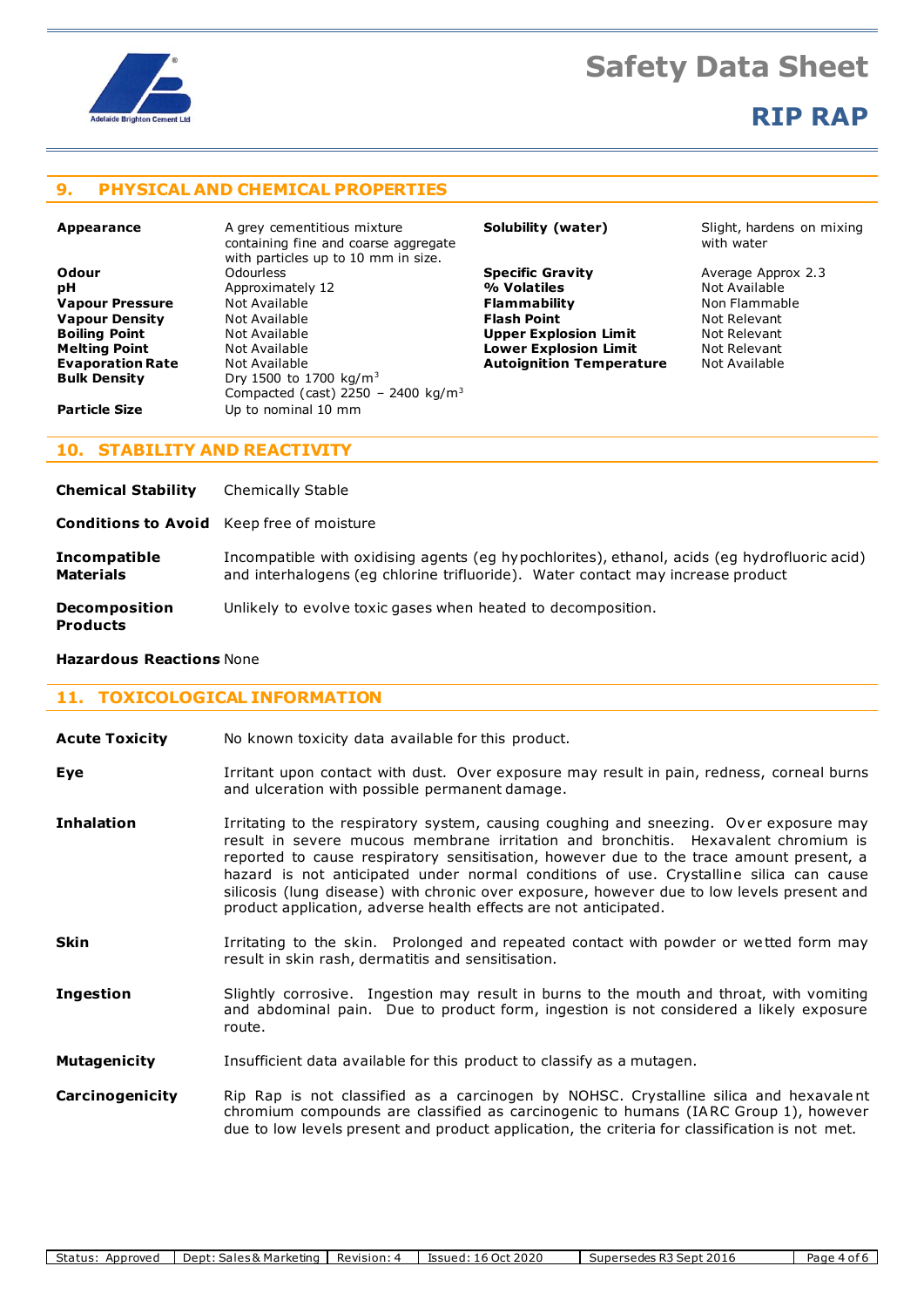

## **RIP RAP**

### **12. ECOLOGICAL INFORMATION**

**Toxicity** Product forms an alkaline slurry when mixed with water. This product is non toxic to aquatic life forms when present in cured solid form.

**Persistence &** Product is persistent and would have a low degradability. **Degradability**

**Mobility in soil** A low mobility would be expected in a landfill situation.

### **13. DISPOSAL CONSIDERATIONS**

Waste Disposal Reuse or recycle where possible. Alternatively, ensure product is covered with moist soil to prevent dust generation and dispose of to an approved landfill site. Contact the manufacturer for additional information.

**Legislation** Dispose of in accordance with relevant local legislation. Keep out of sewer and stormwater drains.

### **14. TRANSPORT INFORMATION**

Not classified as a dangerous good by the criteria of the ADG Code.

Drivers of trucks transporting bagged product should ensure that the bags are properly restrained.

| <b>Shipping Name</b> | None Allocated |                    |                |           |                |
|----------------------|----------------|--------------------|----------------|-----------|----------------|
| UN No                | None Allocated | Hazchem Code       | None Allocated | Pka Group | None Allocated |
| <b>DG Class</b>      | None Allocated | Subsidiary Risk(s) | None Allocated | EPG       | None Allocated |

### **15. REGULATORY INFORMATION**

| <b>Poison</b> | A poison schedule number has not been allocated to this product using the criteria in the |
|---------------|-------------------------------------------------------------------------------------------|
| Schedule      | Standard for the Uniform Scheduling of Drugs and Poisons (SUSDP).                         |
| <b>AICS</b>   | All chemicals listed on the Australian Inventory of Chemical Substances (AICS).           |

#### **16. OTHER INFORMATION**

**Additional** CEMENT CONTACT DERMATITIS: Individuals using wet cement, mortar, grout or concrete **Information** could be at risk of developing cement dermatitis. Symptoms of exposure include itchy, tender, swollen, hot, cracked or blistering skin with the potential for sensitisation. The dermatitis is due to the presence of soluble hexavalent chromium.

> IARC – GROUP 1 – PROVEN HUMAN CARCINOGEN. This product contains an ingredient for which there is sufficient evidence to have been classified by the International Agency for Research into Cancer as a human carcinogen. The use of products known to be human carcinogens should be strictly monitored and controlled.

> RESPIRATORS: In general the use of respirators should be limited and engineering controls employed to avoid exposure. If respiratory equipment must be worn ensure correct respirator selection and training is undertaken. Remember that some respirators may be extremely uncomfortable when used for long periods. The use of air powered or air supplied respirators should be considered where prolonged or repeated use is necessary.